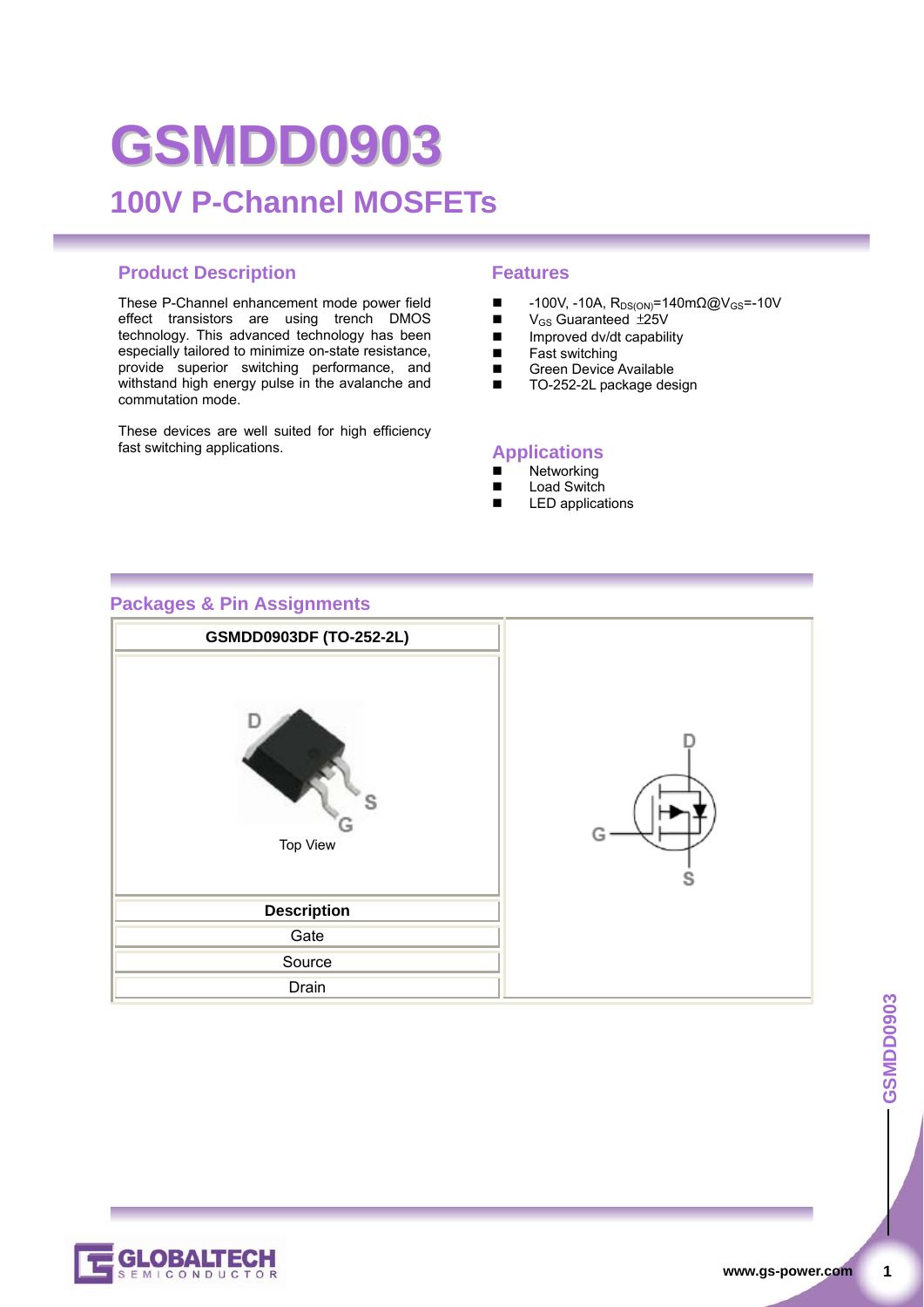#### **Ordering Information**



| <b>Part Number</b> | Package   | <b>Quantity Reel</b> |
|--------------------|-----------|----------------------|
| GSMDD0903DF        | TO-252-2L | 2500 PCS             |

#### **Marking Information**



#### **Absolute Maximum Ratings**

 $T<sub>C</sub>=25°C$  Unless otherwise noted

| <b>Symbol</b>    | <b>Parameter</b>                               |                     | <b>Typical</b>  | <b>Unit</b>   |
|------------------|------------------------------------------------|---------------------|-----------------|---------------|
| $V_{DS}$         | Drain-Source Voltage                           |                     | $-100$          |               |
| $V_{GS}$         | Gate -Source Voltage                           |                     | ±25             | v             |
| ΙD               | Continuous Drain Current                       | $T_c = 25^\circ C$  | $-10$           | A             |
|                  |                                                | $T_c = 100^{\circ}$ | $-6.5$          |               |
| I <sub>DM</sub>  | <b>Pulsed Drain Current</b>                    |                     | $-40$           | A             |
| $P_D$            | Power Dissipation ( $T_c = 25^\circ\text{C}$ ) |                     | 88              | W             |
|                  | Power Dissipation (Derate above 25°C)          |                     | 0.59            | W/°C          |
| Τ,               | Operating Junction Temperature Range           |                     | $-55$ to $+150$ | °C            |
| T <sub>STG</sub> | Storage Temperature Range                      |                     | $-55$ to $+150$ | °C            |
| $R_{\theta$ JA   | Thermal Resistance-Junction to Ambient         |                     | 62              | $\degree$ C/W |
| $R_{0,IC}$       | Thermal Resistance-Junction to Case            |                     | 1.7             | $\degree$ C/W |

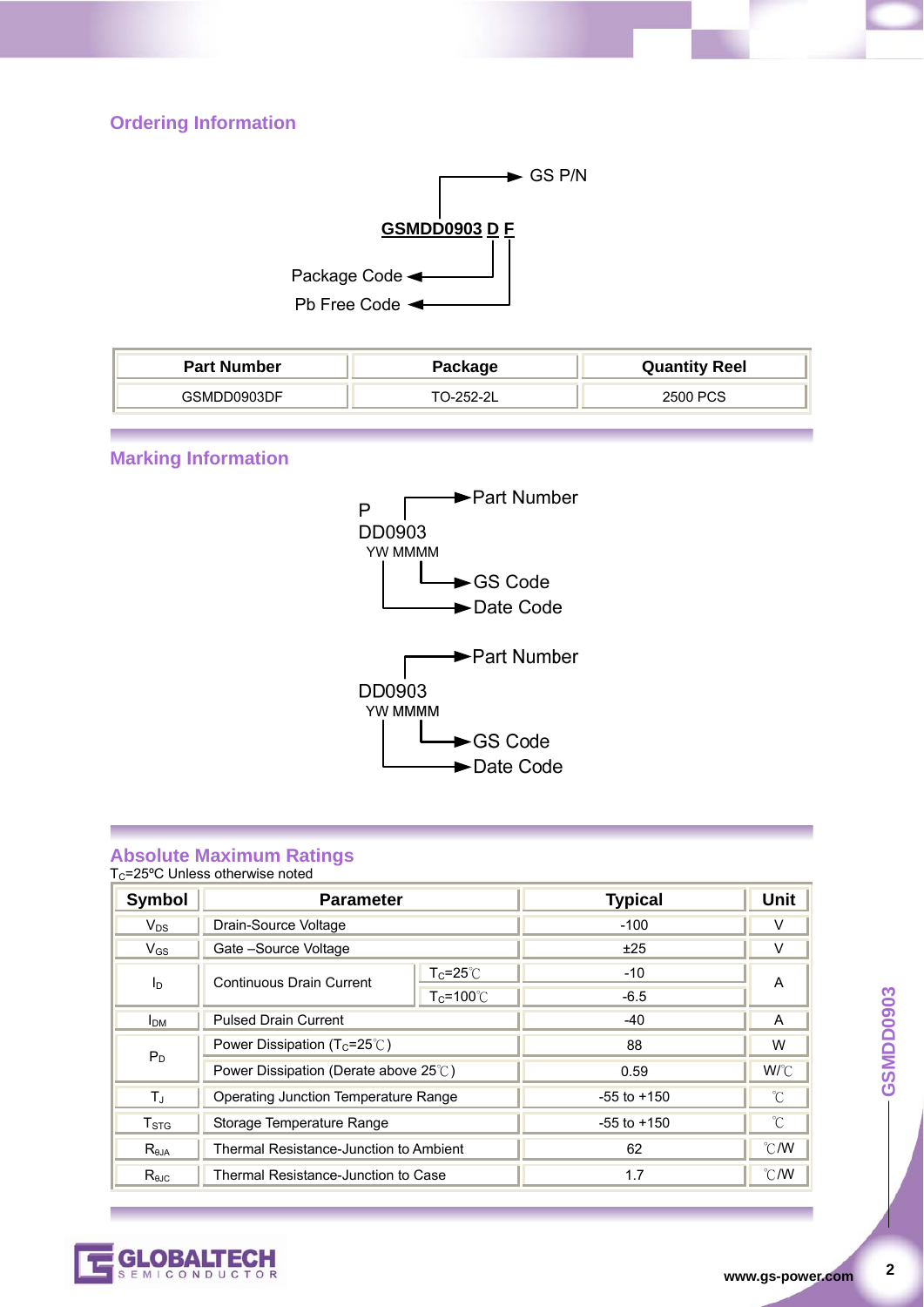#### **Electrical Characteristics**

TJ=25℃ Unless otherwise noted

| <b>Symbol</b>             | <b>Parameter</b>                 | <b>Conditions</b>                                           | Min    | <b>Typ</b> | <b>Max</b> | <b>Unit</b> |  |
|---------------------------|----------------------------------|-------------------------------------------------------------|--------|------------|------------|-------------|--|
| <b>Static</b>             |                                  |                                                             |        |            |            |             |  |
| $V_{(BR)DSS}$             | Drain-Source Breakdown Voltage   | $V_{GS}$ =0V,I <sub>D</sub> =-250uA                         | $-100$ |            |            | V           |  |
| $V_{GS(th)}$              | <b>Gate Threshold Voltage</b>    | $V_{DS} = V_{GS}$ , I <sub>D</sub> =-250uA                  | $-1$   |            | $-3$       | V           |  |
| $I_{GSS}$                 | Gate Leakage Current             | $V_{DS} = 0V$ , $V_{GS} = \pm 25V$                          |        |            | ±100       | nA          |  |
|                           |                                  | $V_{DS}$ =-100V, $V_{GS}$ =0V                               |        |            | $-1$       | uA          |  |
| <b>l</b> <sub>DSS</sub>   | Zero Gate Voltage Drain Current  | $V_{DS}$ =-80V, $V_{GS}$ =0V,<br>$T_J = 125^\circ \text{C}$ |        |            | $-10$      |             |  |
| $\mathsf{I}_\mathsf{S}$   | <b>Continuous Source Current</b> | $V_G=V_D=0V$                                                |        |            | $-10$      | A           |  |
| $I_{SM}$                  | <b>Pulsed Source Current</b>     | <b>Force Current</b>                                        |        |            | $-20$      |             |  |
|                           | Drain-Source On-Resistance       | $V_{GS} = -10V, I_D = -6A$                                  |        | 115        | 140        | $m\Omega$   |  |
| $R_{DS(on)}$              |                                  | $V_{GS} = -4.5V, I_D = -3A$                                 |        | 130        | 170        | $m\Omega$   |  |
| $V_{SD}$                  | Diode Forward Voltage            | $V_{GS}$ =0V,I <sub>S</sub> =-1A                            |        |            | $-1.2$     | V           |  |
|                           |                                  | <b>Dynamic</b>                                              |        |            |            |             |  |
| $Q_q$                     | <b>Total Gate Charge</b>         |                                                             |        | 40.4       | 70         |             |  |
| $Q_{gs}$                  | Gate-Source Charge               | $V_{DS} = -50V, V_{GS} = -10V,$<br>$In=-6A$                 |        | 7.7        | 15         | nC          |  |
| $Q_{\text{qd}}$           | Gate-Drain Charge                |                                                             |        | 6.6        | 13         |             |  |
| $C_{iss}$                 | Input Capacitance                |                                                             |        | 2250       | 3900       |             |  |
| $C_{\text{oss}}$          | Output Capacitance               | $V_{DS}$ =-30V, $V_{GS}$ =0V,<br>$f = 1MHz$                 |        | 130        | 250        | pF          |  |
| $C_{rss}$                 | Reverse Transfer Capacitance     |                                                             |        | 90         | 180        |             |  |
| $t_{d(on)}$               | Turn-On Time                     |                                                             |        | 27         | 54         |             |  |
| $t_{\rm r}$               |                                  | $V_{DD} = -30V I_{D} = -1A$ .                               |        | 12         | 24         | ns          |  |
| $t_{d(off)}$              | <b>Turn-Off Time</b>             | $V_{GS} = -10V.R_G = 6\Omega$                               |        | 150        | 300        |             |  |
| $t_{\rm f}$               |                                  |                                                             |        | 45         | 90         |             |  |
| $\mathsf{R}_{\mathsf{g}}$ | <b>Gate Resistance</b>           | $V_{DS} = 0V, V_{GS} = 0V,$<br>$f = 1MHz$                   |        | 10         |            | Ω           |  |



 $\mathbf{3}$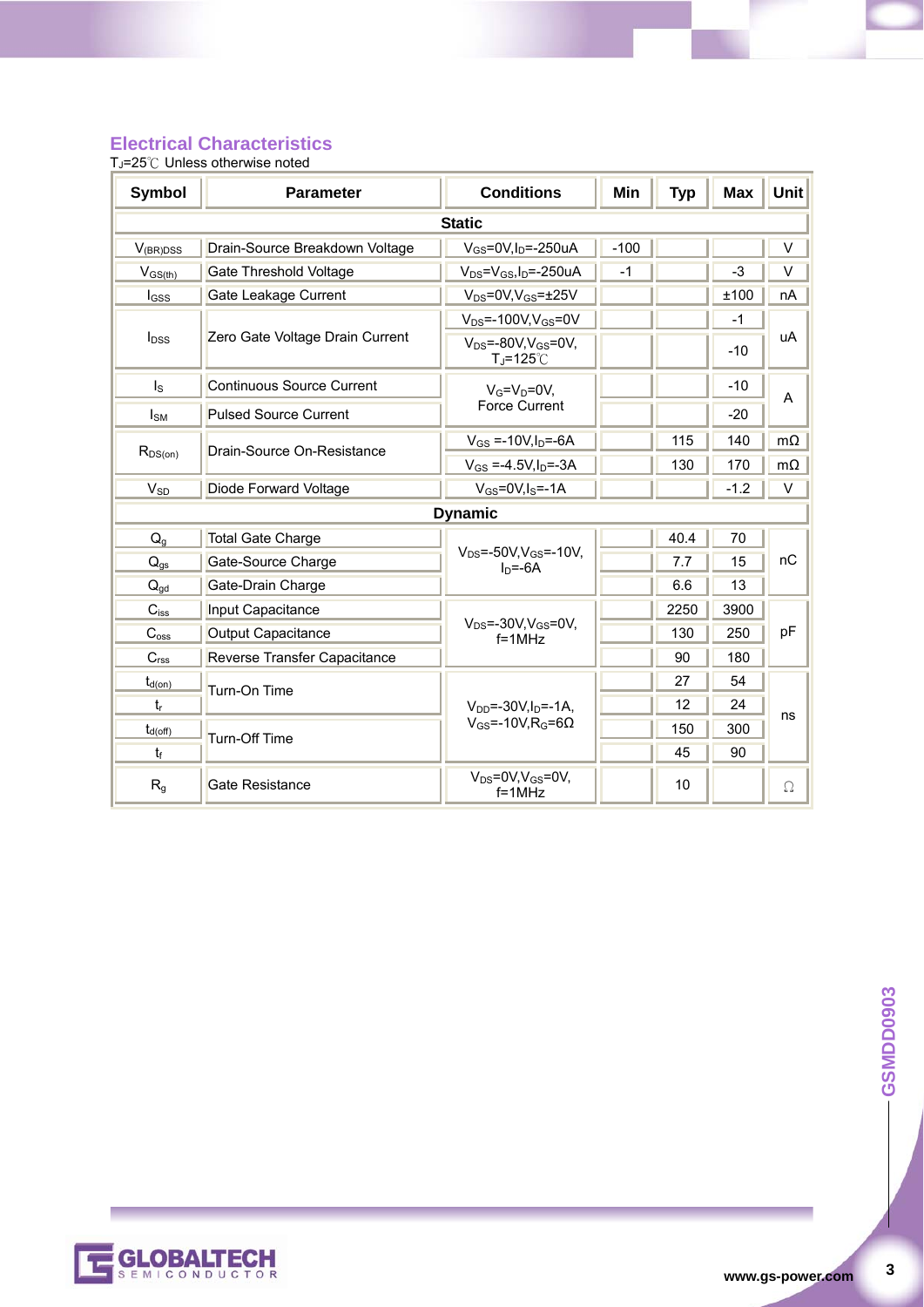

T<sub>J</sub>, Junction Temperature (°C)

**NOTES** 

 $0.001$ 

Square Wave Pulse Duration (s)

Fig.5 Normalized Transient Impedance

DUTY FACTOR: D = t1/t2

 $0.1$ 

 $0.01$ 

Fig.3 Normalized Vth vs. T<sub>J</sub>

Normalized Thermal Response (Rac)

 $\overline{1}$ 

 $0.1$ 

 $0.01$ 

0.00001

 $0.5$ 

 $0.2$  $0.1$  $0.05$ 

 $0.02$ 

 $0.01$ 

**SINGLE PULSE** 

CONDUC

 $0.0001$ 

#### **Typical Performance Characteristics**











 $\overline{\mathbf{4}}$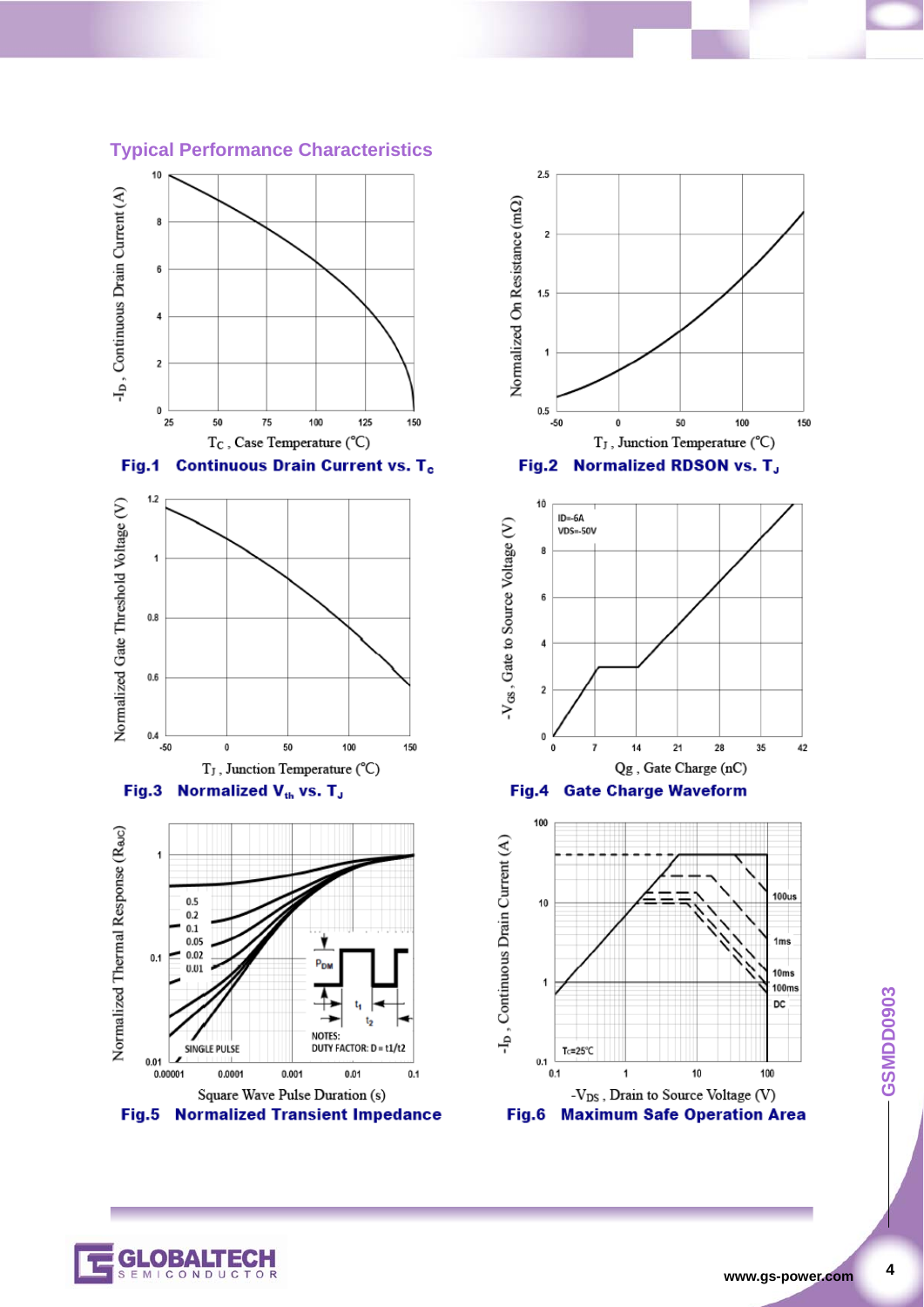### **Typical Performance Characteristics (Continue)**

Gate Charge Test Circuit & Waveform



Resistive Switching Test Circuit & Waveforms





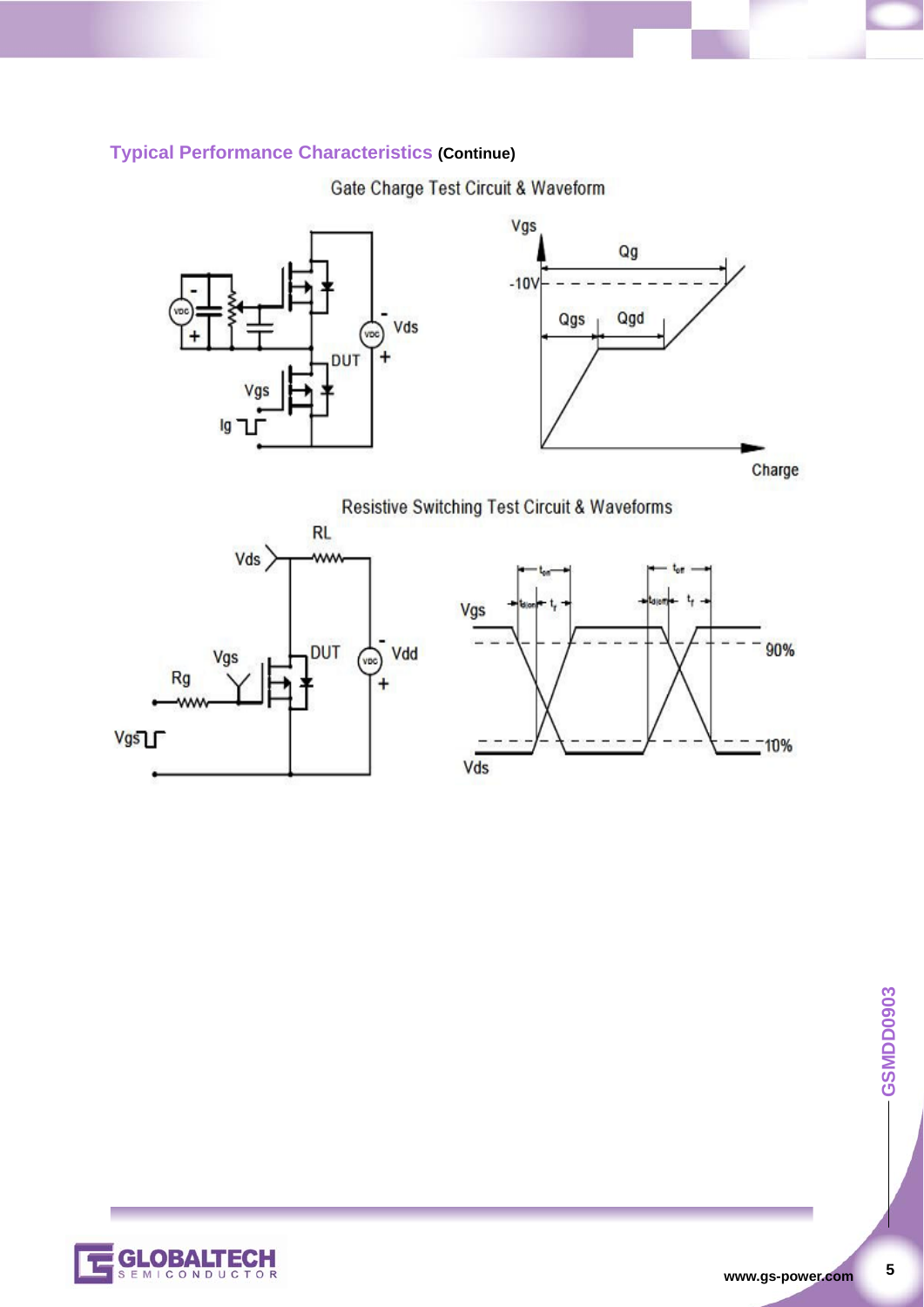### **Package Dimension**

## **TO-252-2L PLASTIC PACKAGE**



|                |            | <b>Millimeters</b> |            | <b>Inches</b> |
|----------------|------------|--------------------|------------|---------------|
| <b>SYMBOL</b>  | <b>MIN</b> | <b>MAX</b>         | <b>MIN</b> | <b>MAX</b>    |
| A              | 2.200      | 2.400              | 0.087      | 0.094         |
| A1             | 0.000      | 0.127              | 0.000      | 0.005         |
| В              | 1.350      | 1.650              | 0.053      | 0.065         |
| $\mathbf b$    | 0.500      | 0.700              | 0.020      | 0.028         |
| b <sub>1</sub> | 0.700      | 0.900              | 0.028      | 0.035         |
| $\mathbf{c}$   | 0.430      | 0.580              | 0.017      | 0.023         |
| c <sub>1</sub> | 0.430      | 0.580              | 0.017      | 0.023         |
| D              | 6.350      | 6.650              | 0.250      | 0.262         |
| D <sub>1</sub> | 5.200      | 5.400              | 0.205      | 0.213         |
| E              | 5.400      | 5.700              | 0.213      | 0.224         |
| $\mathbf e$    |            | 2.300 TYP          |            | 0.091 TYP     |
| e1             | 4.500      | 4.700              | 0.177      | 0.185         |
| L              | 9.500      | 9.900              | 0.374      | 0.390         |
| L1             | 2.550      | 2.900              | 0.100      | 0.114         |
| L2             | 1.400      | 1.780              | 0.055      | 0.070         |
| L3             | 0.600      | 0.900              | 0.024      | 0.035         |
| V              |            | 3.800 REF          |            | 0.150 REF     |

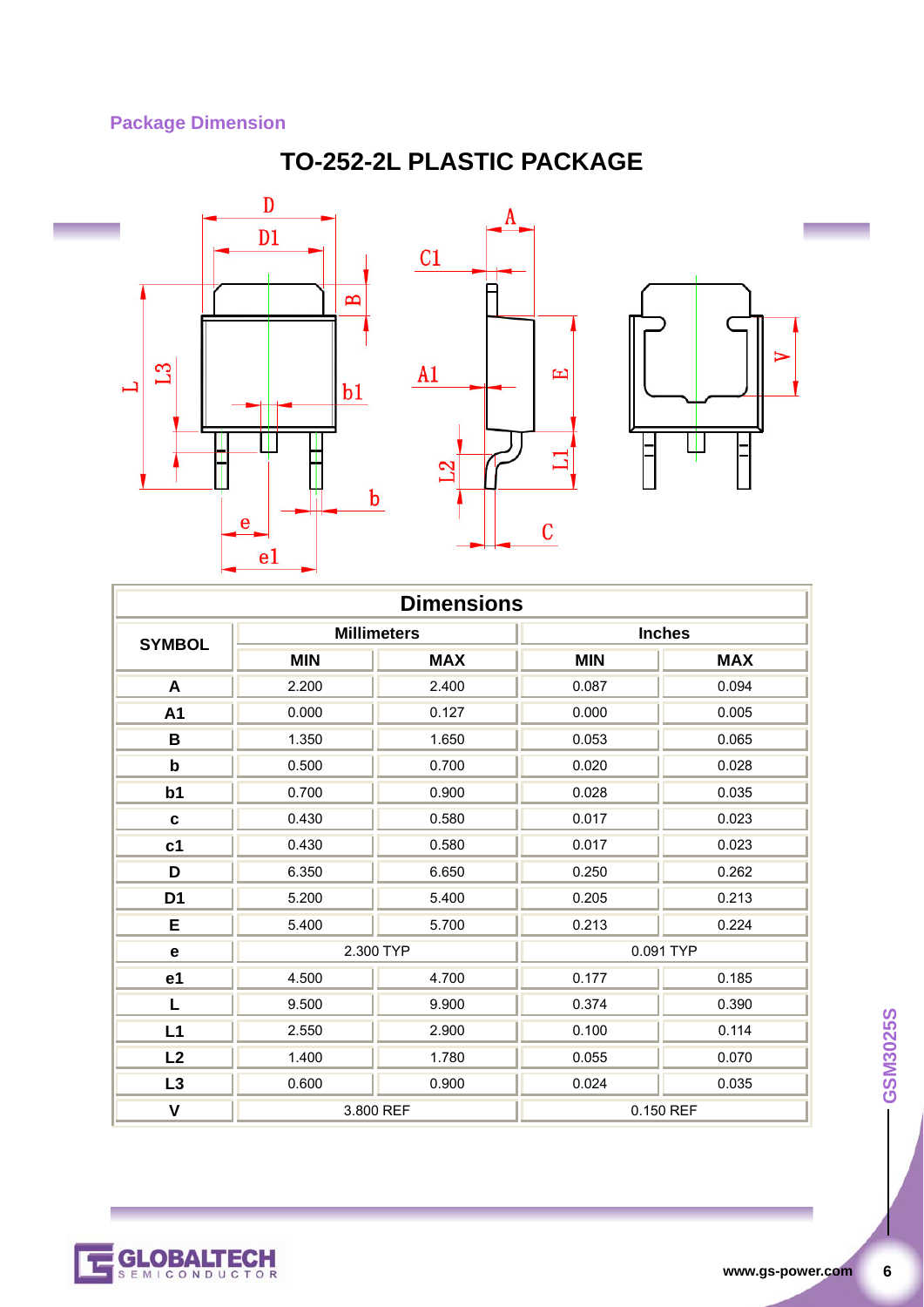

| <b>Dimensions</b> |            |                    |               |            |
|-------------------|------------|--------------------|---------------|------------|
| <b>SYMBOL</b>     |            | <b>Millimeters</b> | <b>Inches</b> |            |
|                   | <b>MIN</b> | <b>MAX</b>         | <b>MIN</b>    | <b>MAX</b> |
| A                 | 2.200      | 2.400              | 0.087         | 0.094      |
| A1                | 0.000      | 0.13               | 0.000         | 0.0051     |
| B                 | 0.89       | 1.30               | 0.035         | 0.0512     |
| b                 | 0.64       | 0.88               | 0.0252        | 0.0346     |
| $\mathbf c$       | 0.430      | 0.58               | 0.017         | 0.023      |
| C <sub>1</sub>    | 0.430      | 0.60               | 0.017         | 0.0236     |
| D                 | 6.350      | 6.730              | 0.250         | 0.265      |
| D <sub>1</sub>    | 5.100      | 5.460              | 0.200         | 0.215      |
| Е                 | 6.000      | 6.220              | 0.236         | 0.244      |
| е                 | 2.300 TYP  |                    | 0.091 TYP     |            |
| e1                | 4.500      | 4.700              | 0.177         | 0.185      |
| L                 | 9.400      | 10.400             | 0.37          | 0.409      |
| L1                | 2.9 REF    |                    |               | 0.114 REF  |
| L2                | 1.400      | 1.780              | 0.055         | 0.070      |
| L4                | 0.600      | 1.01               | 0.024         | 0.0398     |
| $\mathsf{V}$      |            | 5.350 REF          |               | 0.211 REF  |
| D <sub>2</sub>    |            | 4.830 REF          |               | 0.190 REF  |

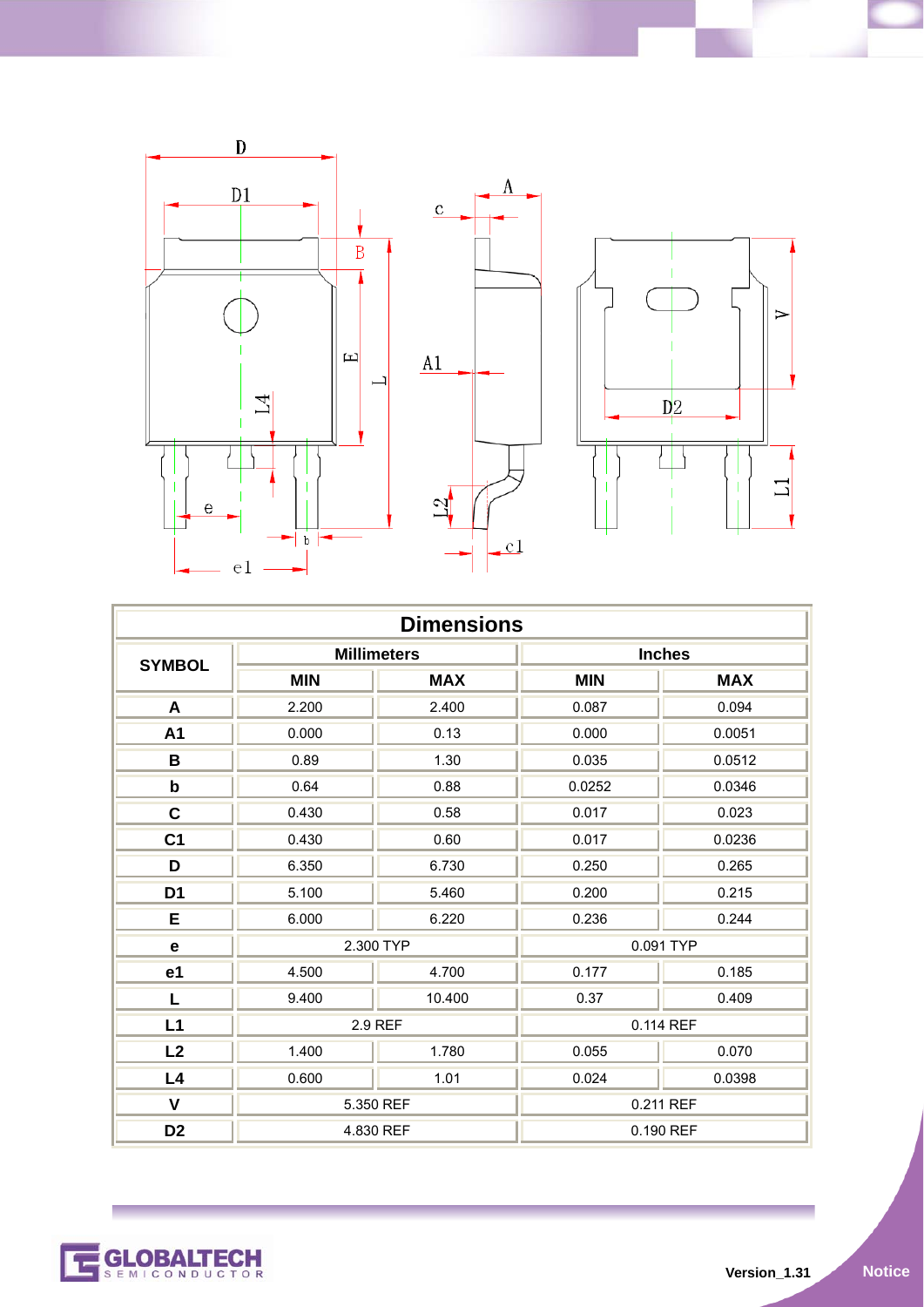



| <b>Dimensions</b> |            |                    |            |               |
|-------------------|------------|--------------------|------------|---------------|
| <b>SYMBOL</b>     |            | <b>Millimeters</b> |            | <b>Inches</b> |
|                   | <b>MIN</b> | <b>MAX</b>         | <b>MIN</b> | <b>MAX</b>    |
| A                 | 2.200      | 2.400              | 0.087      | 0.094         |
| A1                | 0.000      | 0.13               | 0.000      | 0.0051        |
| B                 | 0.89       | 1.27               | 0.035      | 0.05          |
| $\mathbf b$       | 0.64       | 0.88               | 0.0252     | 0.0346        |
| C                 | 0.430      | 0.58               | 0.017      | 0.023         |
| C <sub>1</sub>    | 0.430      | 0.60               | 0.017      | 0.0236        |
| D                 | 6.350      | 6.730              | 0.250      | 0.265         |
| D <sub>1</sub>    | 5.200      | 5.460              | 0.205      | 0.215         |
| Е                 | 6.000      | 6.220              | 0.236      | 0.244         |
| е                 | 2.300 TYP  |                    | 0.091 TYP  |               |
| e <sub>1</sub>    | 4.500      | 4.700              | 0.177      | 0.185         |
| L                 | 9.400      | 10.400             | 0.37       | 0.409         |
| L1                | 2.743 REF  |                    |            | 0.108 REF     |
| L2                | 1.400      | 1.780              | 0.055      | 0.070         |
| L4                | 0.600      | 1.01               | 0.024      | 0.0398        |
| $\mathbf v$       |            | 5.350 REF          |            | 0.211 REF     |
| D <sub>2</sub>    |            | 4.830 REF          |            | 0.190 REF     |